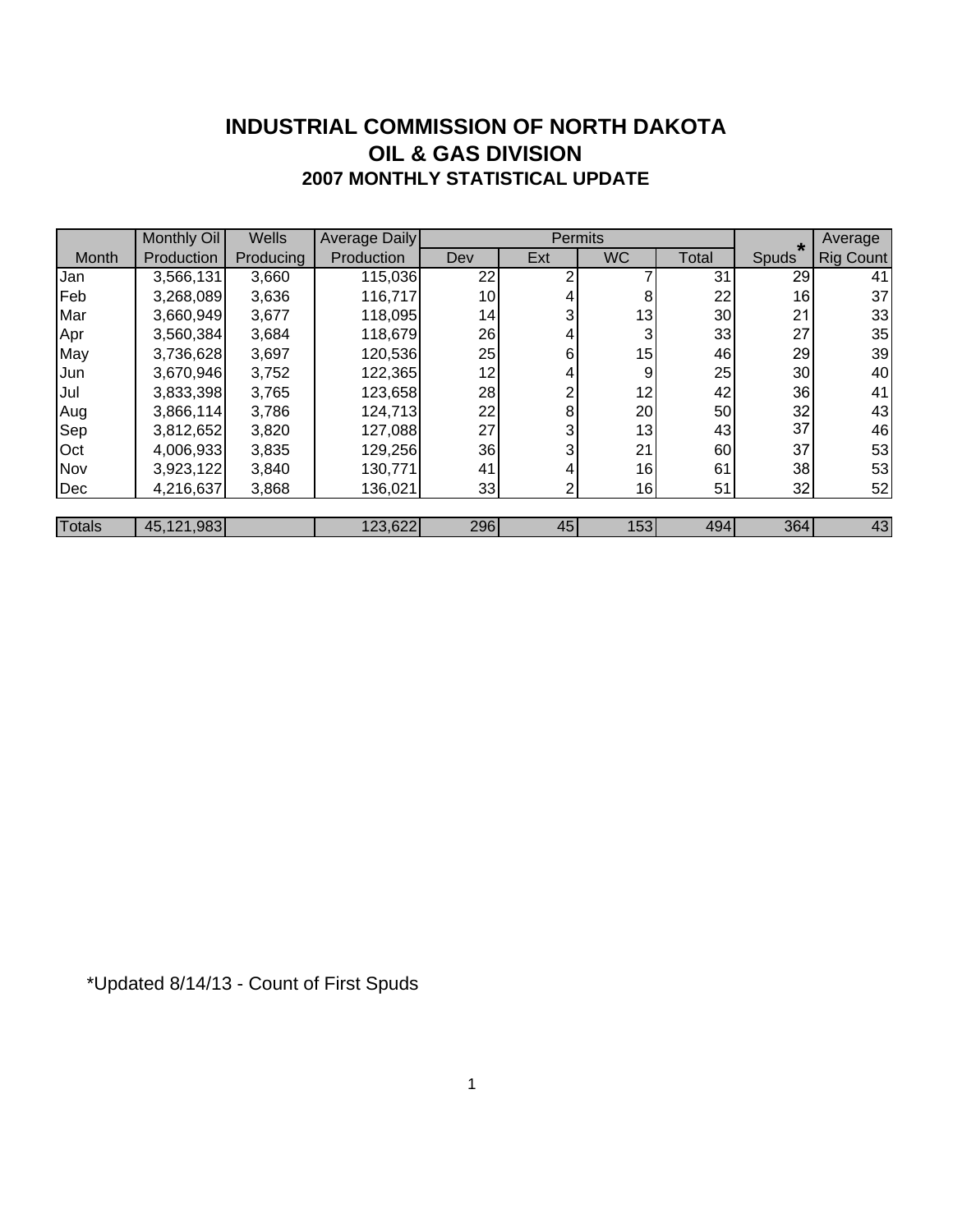## **STATE OF NORTH DAKOTA 2007 STATE-WIDE WELL COMPLETION STATISTICS**

|       | Total | Total      | Development |     | Wildcat |     | Extension |            |                 | Re-Entry |     |       |
|-------|-------|------------|-------------|-----|---------|-----|-----------|------------|-----------------|----------|-----|-------|
| Month | Wells | Productive | Prod.       | Dry | Prod.   | Dry | Prod.     | <b>Dry</b> | Recompleted     | Prod.    | Dry | Other |
| Jan   | 29    | 28         | 23          |     |         |     |           |            |                 |          |     |       |
| Feb   | 29    | 28         | 20          |     | 6       |     |           |            |                 |          |     |       |
| Mar   | 26    | 23         | 18          |     |         | 3   |           |            |                 |          |     |       |
| Apr   | 24    | 23         | 14          |     |         |     | ົ         |            | ⌒               |          |     |       |
| May   | 22    | 22         | 16          |     | 5       | ∩   |           |            | ⌒               |          |     |       |
| Jun   | 26    | 24         | 17          |     | 5       |     | ົ         |            |                 |          |     | ⌒     |
| Jul   | 27    | 24         | 17          |     |         |     | 4         |            |                 |          |     | 0     |
| Aug   | 39    | 38         | 28          |     | 6       | ∩   | 4         |            |                 |          |     |       |
| Sep   | 33    | 29         | 17          |     |         | 3   | 5         |            | ⌒               |          |     |       |
| Oct   | 27    | 24         | 16          |     | 5       | 0   | 3         |            | 3               | ົ        |     |       |
| Nov   | 23    | 20         | 9           |     | 8       | ∩   | 3         |            |                 |          |     |       |
| Dec   | 31    | 29         | 19          |     | 6       |     | 4.        |            |                 |          |     | 0     |
| Total | 336   | 312        | 214         | 13  | 66      | 8   | 32        | 3          | 13 <sub>l</sub> | 6        |     | 4     |

### **2007 STATE-WIDE DRILLING FOOTAGE**

|       | Development |        | <b>Wildcat</b>              |          | Extension      |        | Re-Entry |                |               | Monthly   |
|-------|-------------|--------|-----------------------------|----------|----------------|--------|----------|----------------|---------------|-----------|
| Month | Prod.       | Dry    | Prod.                       | Dry      | Prod.          | Dry    | Prod.    | Dry            | <b>Others</b> | Footage   |
| Jan   | 364,609     | 12,100 | 84,484                      | $\Omega$ | 13,289         |        | 4,665    | 0              |               | 479,147   |
| Feb   | 322,476     | 10,000 | 108,818                     | 0        | 29,861         | 0      |          | 0              | 9,890         | 481,045   |
| Mar   | 305,796     |        | 60,599                      | 27,562   | 14,437         | 0      | 3,875    | 0              |               | 412,269   |
| Apr   | 261,208     | 0      | 105,317                     | 18,371   | 34,694         | 0      |          | $\overline{0}$ | 3,806         | 423,396   |
| May   | 281,778     | 0      | 88,665                      | $\Omega$ | 14,200         |        |          | 0              |               | 384,643   |
| Jun   | 284,252     | 10,062 | 110,659                     | 0        | 17,708         | 6,080  |          |                |               | 428,761   |
| Jul   | 271,591     | 9,803  | 62,022                      | 3,160    | 74,089         | 3,210  | 2,957    | 0              |               | 426,832   |
| Aug   | 371,358     | 1,650  | 104,831                     | 0        | 68,708         |        |          | 0              |               | 546,547   |
| Sep   | 255,797     | 17,456 | 125,174                     | 16,080   | 84,190         |        |          | 0              | 1,683         | 500,380   |
| Oct   | 270,829     | 48,664 | 104,871                     | 0        | 43,965         | 0      | 7,858    | 0              |               | 476,187   |
| Nov   | 147,947     | 9,316  | 138,410                     | $\Omega$ | 57,468         | 5,920  |          | 0              |               | 359,061   |
| Dec   | 335,722     | 11,251 | 100,145                     | ΟI       | 65,058         | 01     | 3,655    | 01             |               | 515,831   |
|       |             |        |                             |          |                |        |          |                |               |           |
| Total |             |        | 3,473,363 130,302 1,193,995 |          | 65,173 517,667 | 15,210 | 23,010   | 01             | 15,379        | 5,434,099 |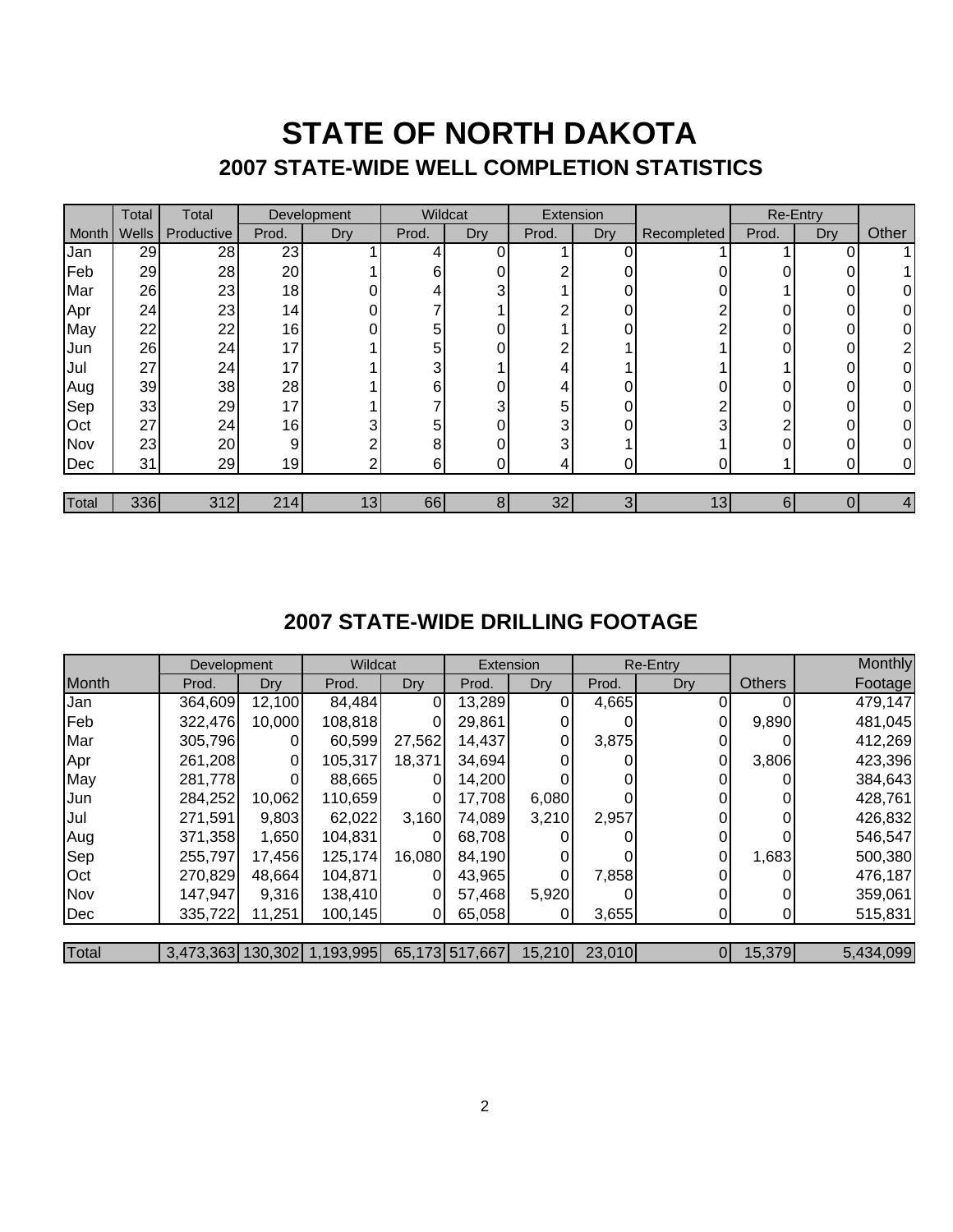# **STATE OF NORTH DAKOTA**

### **2007 COUNTY COMPLETION STATISTICS**

|            | Total | Total           | Development |     | Wildcat  |     | Extension |     |             | Re-Entry |     |       |
|------------|-------|-----------------|-------------|-----|----------|-----|-----------|-----|-------------|----------|-----|-------|
| Cnty       | Wells | Productive      | Prod.       | Dry | Prod.    | Dry | Prod.     | Dry | Recompleted | Prod.    | Dry | Other |
| Bil        | 26    | 22              | 19          |     | ⌒        | 0   |           |     |             | 3        |     |       |
| <b>Bot</b> | 11    |                 | 6           |     |          |     |           |     |             |          |     |       |
| <b>Bow</b> | 59    | 58              | 57          |     |          |     | 0         |     |             |          |     |       |
| <b>Bke</b> | 16    | 16              | 16          |     |          | 0   | 0         |     |             |          |     |       |
| <b>Bur</b> |       |                 | 0           |     |          |     | 0         |     |             |          |     |       |
| Div        | 14    | 14              |             |     | 11       | 0   |           |     |             |          |     |       |
| Dun        | 51    | 50              | 23          |     | 22       | 0   | 5         |     |             |          |     |       |
| Emm        |       |                 | $\Omega$    |     | $\Omega$ |     | 0         |     |             |          |     |       |
| GV         | 6     |                 |             |     |          |     | 0         |     |             |          |     |       |
| <b>McK</b> | 43    | 40              | 27          |     | 9        |     |           |     | 5           |          |     |       |
| McL        |       | 0               | $\Omega$    |     |          |     |           |     |             |          |     |       |
| Mou        | 31    | 31              | 5           |     |          | 0   | 15        |     |             |          |     |       |
| Ren        | 15    | 14 <sub>1</sub> | 12          |     | ⌒        |     | 0         |     |             |          |     |       |
| <b>Stk</b> |       |                 | 0           |     |          |     | 0         |     |             |          |     |       |
| Wil        | 58    | 56              | 43          |     | 8        |     | 5         |     |             |          |     |       |
| Wrd        |       |                 | ი           |     |          | 0   | 0         |     |             |          |     |       |
| Total      | 336   | 312             | 214         | 13  | 66       | 8   | 32        | 3   | 13          | $6 \mid$ |     |       |

### **2007 COUNTY DRILLING FOOTAGE**

|            | Development |        | Wildcat                     |        |                | Extension | <b>Re-Entry</b> |     |               |           |
|------------|-------------|--------|-----------------------------|--------|----------------|-----------|-----------------|-----|---------------|-----------|
| County     | Prod.       | Dry    | Prod.                       | Dry    | Prod.          | Dry       | Prod.           | Dry | <b>Others</b> | Footage   |
| Bil        | 348,673     | 45,320 | 26,047                      |        | 20,194         |           | 11,733          |     |               | 451,967   |
| Bot        | 38,516      | 6,965  | 0                           | 3,160  | 3,380          | 3,210     |                 |     |               | 55,231    |
| Bow        | 827,376     | 1,650  | 9,932                       |        |                |           | 2,957           |     |               | 841,915   |
| <b>Bke</b> | 226,093     |        |                             |        |                |           |                 |     |               | 226,093   |
| <b>Bur</b> |             |        |                             | 1,700  |                |           |                 |     |               | 1,700     |
| Div        | 39,863      |        | 170,655                     |        | 14,455         |           |                 |     |               | 224,973   |
| Dun        | 406,048     | 9,803  | 475,478                     |        | 93,578         |           |                 |     | 1,683         | 986,590   |
| Emm        |             |        |                             | 1,680  |                |           |                 |     |               | 1,680     |
| <b>GV</b>  | 68,370      | 34,950 |                             |        |                |           |                 |     |               | 103,320   |
| <b>McK</b> | 497,847     | 25,814 | 140,773                     | 9,452  | 77,274         |           | 3,655           |     | 3,806         | 758,621   |
| <b>McL</b> |             |        |                             | 8,150  |                |           |                 |     |               | 8,150     |
| Mou        | 116,847     |        | 178,410                     |        | 0 215,457      |           |                 |     |               | 510,714   |
| Ren        | 74,661      | 5,800  | 12,164                      |        |                |           |                 |     |               | 92,625    |
| <b>Stk</b> |             |        |                             | 9,960  |                |           |                 |     | 9,890         | 19,850    |
| Wil        | 829,069     |        | 180,536                     | 31,071 | 93,329         |           | 4,665           |     |               | 1,138,670 |
| Wrd        |             |        |                             |        |                | 12,000    |                 |     |               | 12,000    |
| Total      |             |        | 3,473,363 130,302 1,193,995 |        | 65,173 517,667 | 15,210    | 23,010          | 01  | 15,379        | 5,434,099 |